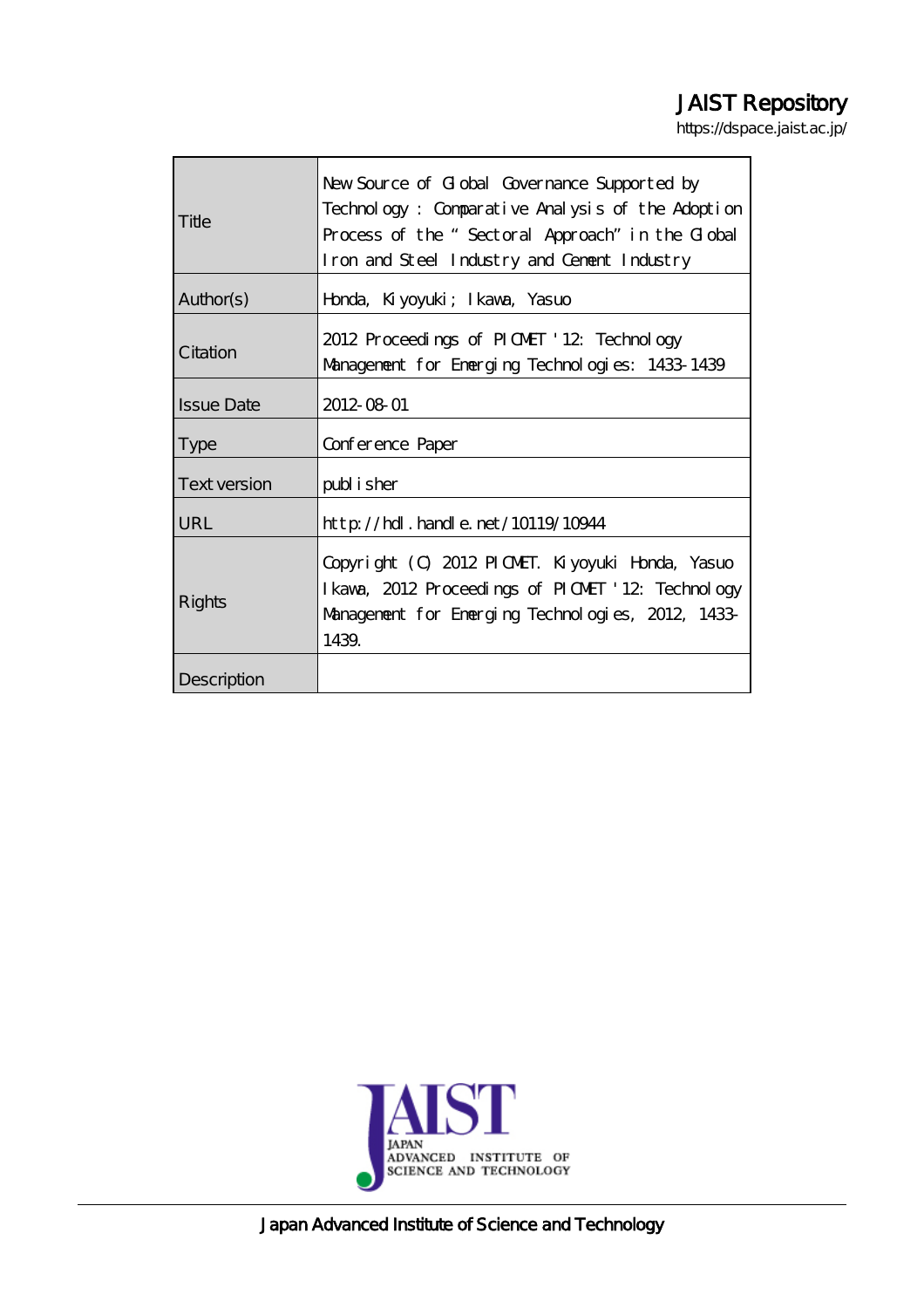# **New Source of Global Governance Supported by Technology: Comparative Analysis of the Adoption Process of the "Sectoral Approach" in the Global Iron and Steel Industry and Cement Industry**

Kiyoyuki Honda, Yasuo Ikawa Japan Advanced Institute of Science and Technology, Japan

*Abstract***--The so-called Sectoral Approach, tackling to prevent global warming by using each technology of each industry, has attracted attention as a major method of CO2 reduction. The adoption processes of steel and cement industry participating in Asia-Pacific Partnership (APP) that converted to Global Superior Energy Performance Partnership (GSEP) are compared.** 

**In the diffusion process of Sectoral Approach through the steel industry, the companies, located in developing countries being considered not to agree to form the regime which would impede their economic development, joined the agreement, with even the government endorsement. A similar phenomenon was also found in the cement industry.** 

**The reason of Sectoral Approach being taking root as a new international regime is the existence of multi-national companies in the developing countries.** 

**The understanding by traditional model implies importance of the government's role of developing and supporting market competition among private actors for making new global governance.** 

**However the phenomenon observed in the Sectoral Approach diffusion process, that accumulation of efforts by multi-national companies can influence government policies, suggests the possibilities of new mechanism of solving international problems, which is an opposite view with respect to the conventional understandings. In other words, the 'globalized companies' could develop a new system of global governance, instead of each nation's 'government'.** 

**The above mechanism is a strong candidate as a source of future global governance.** 

# I. INTRODUCTION

*A. Advancement of international negotiations on the global climate change after the 15th Conference of Parties (COP15)* 

Japan made a commitment to reduce emissions by six percent compared to the base year of 1997 based on the Kyoto Protocol (1997) adopted at the Conference of Parties III (COP3), which was held for the consideration of the Framework Convention on Climate Change signed by 155 countries in 1992. At one point, there was a concern that Japan, one of the most advanced countries in the world in terms of energy conservation, might have to undertake substantive obligations to reduce emissions by itself and buy emissions credits from countries that are behind in energy efficiency—which would have turned the "polluter-pays principle" into a "pay for the polluter principle" [1]. However, due to the influence of unfortunate facts such as the economic crisis after the Lehman Brothers bankruptcy in 2008, the burden has been lessened to a certain degree because of production decreasing.

 As for the spate of failures to reach consensus at COP15 (2009; held in Copenhagen, Denmark) and COP16 (2010; held in Cancún, Mexico), in which a post-Kyoto international agreement on climate change was expected to be finalized, the following remarks on the direction of future efforts were made in "The Hartwell Paper" [2] and "Climate Pragmatism" [3], coinciding with the approaches that have been taken by the iron and steel industry in Japan:

- More aggressive efforts for cooperative actions [...] should be undertaken by a small group of countries.
- If there is an initiative for the new era, it would not be an international treaty but a concrete example.
- Pluralism rather than universalism. Flexibility rather than rigidity. Actual results rather than utopian ideals.

In fact, discussions at the Copenhagen and Cancún conferences were more focused on bottom-up approaches based on countries' individual initiative, unlike the top-down, unified commitment on numerical targets as seen in the Kyoto Protocol. These were discussions to transition to cooperation based on bilateral agreement.

To sum up, although COP17 held at the end of 2011 in Durban did not see a change on basic position by major countries, commitments were made for individual country targets that went beyond the ones made at the Cancún conference. In addition, "the bilateral mechanism" was again mentioned along with the conventional Clean Development Mechanism (CDM) for a market mechanism. Furthermore, the intention for continued discussion on the importance of sectoral approach was noted in the agreement document [4].

# *B. Arrival of a new actor for international regime formation*

There are numerous country-level approaches, such as the international regime theory and global regime theory (e.g., [5]) to form international consensus and governance. Considering these approaches, the authors previously reported the arrival of a new actor in the international regime formation through the diffusion of sectoral approach in the iron and steel [6] and cement [7] industries. Most recently, the framework of international cooperation shifted from the seven countries in the Asia Pacific Partnership on Clean Development and Climate (APP) to the Global Superior Energy Performance Partnership (GSEP) [8], [26], and [27] established at the Clean Energy Ministerial Meeting held in Washington, DC, in July 2010 by energy-intensive sectors such as steel and iron, electricity, cement, and hotel chains that have high levels of interest in energy conservation.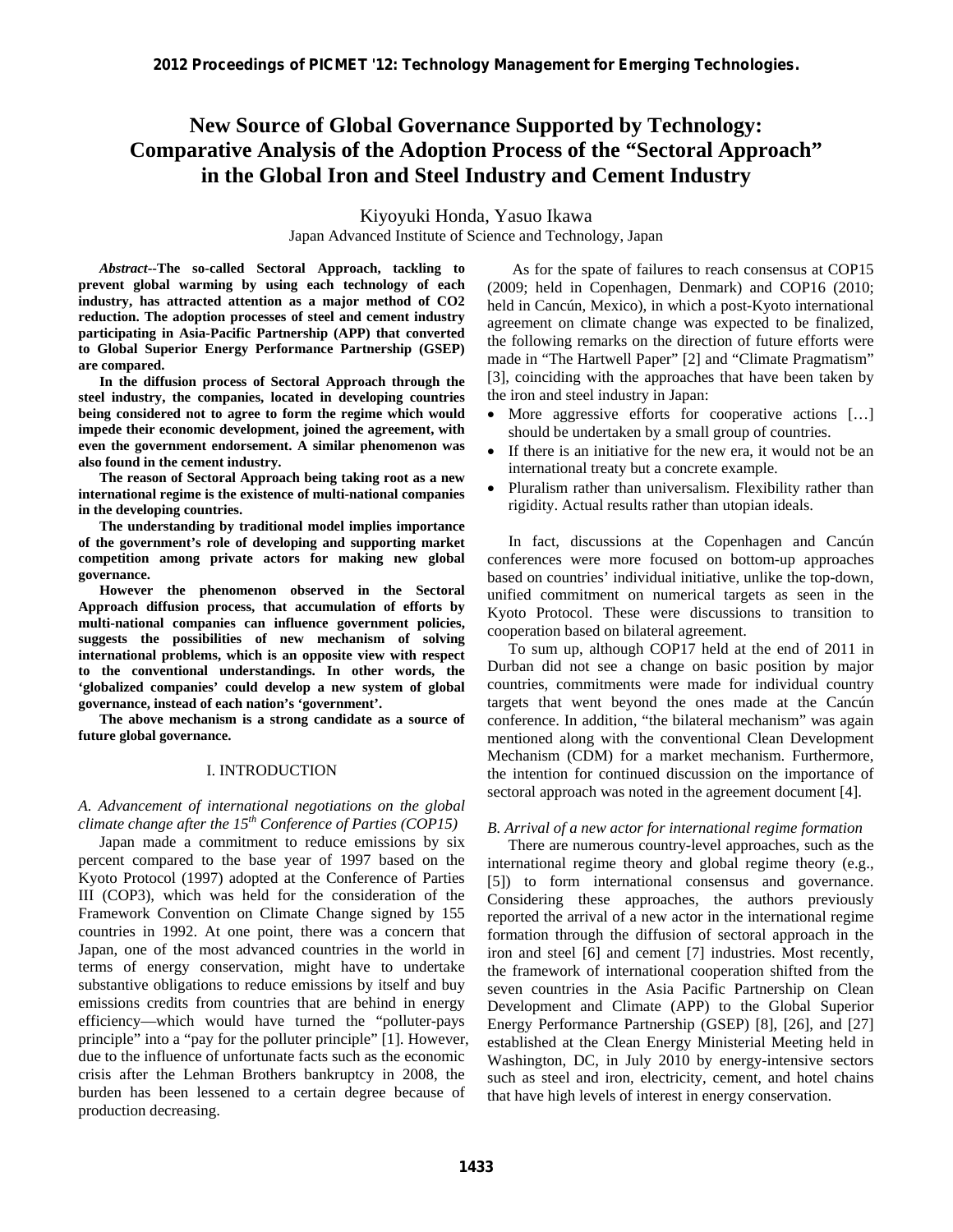In this paper, we examine the arrival of a new actor for international regime formation, including the transition from APP to GSEP, by focusing on the roles each private sector corporations played.

# II. DIFFUSION PROCESS OF THE SECTORAL APPROACH IN THE GLOBAL IRON AND STEEL INDUSTRY: CASE STUDY 1

It is said that the concept of the sectoral approach in the context of efforts to reduce carbon dioxide (CO2) emissions was first used by the Center for Clean Air Policy (CCAP) around 2004 [9]. And the CCAP, a policy think tank in Washington, DC, proposed the sectoral approach mainly for the following reasons:

- 1) As a tool to encourage developing countries to participate
- 2) As a facilitation tool to solve the loss of global competitiveness among advanced countries [9] and [10]

In Japan, on the other hand, an internal document of Nippon Steel Corporation [11] suggested as early as December 2001that in the context of global and effective climate change strategies, the energy efficiency improvement on a global scale should be worked through sectoral benchmarking and best practice, as well as increased adoption rate for the best available technology (BAT). This was based on the reasoning that long-term, fair load allocation (cap by countries) requires political negotiations and has limitations as to what it can achieve, and CO2 reduction is be attained largely through scientific technology. The document concludes that, in short and medium terms, we have no other way but to rely on technology transition among companies and countries with relatively strong international competitiveness in order to establish efficient and effective global climate change strategies.

As a result, the method identical to the current sectoral approach was proposed to promote "Instead of thinking by country, establish global common rules by industry." There has not been a public announcement on this; however, it is believed that the proposal was first made prior to the CCAP.

The subsequent actual development is detailed in Table 1. It strongly suggests that rather than having controls such as emissions trading, some sort of cooperation system should ultimately be adopted among the locations (owners) that possess the technology to reduce emissions in order to effectively reduce CO2. Emission credit, by the way, is an upper limit of energy consumption; therefore, granting such credit can become a powerful governmental authority. Emissions trading should be called "the trading system for the allotment of the emission limit" [13]. Furthermore, it is said that there are only a few trades which are based on the actual demand in the emissions trading market in Europe [14]. In addition, the way the approach developed is notable: bilateral cooperation spread among a few countries that account for more than half of CO2emissions, and subsequently it developed to multilateral cooperation (among all countries with steel and iron industries).

|  | TABLE 1. EXPANSION AND ADVANCEMENT OF THE SECTORAL APPROACH IN THE IRON AND STEEL INDUSTRY [12] AND [28] |
|--|----------------------------------------------------------------------------------------------------------|
|--|----------------------------------------------------------------------------------------------------------|

|                                                                                | Legend: $\odot$ Very important subject $\circ$ Important subject                               |                                                                                         |                                                                                                                                                           |                                                                                              |  |
|--------------------------------------------------------------------------------|------------------------------------------------------------------------------------------------|-----------------------------------------------------------------------------------------|-----------------------------------------------------------------------------------------------------------------------------------------------------------|----------------------------------------------------------------------------------------------|--|
|                                                                                | (a) Japan-China Coalition                                                                      | (b) Asia-Pacific<br>Partnership (APP)                                                   | (c) World Steel Association                                                                                                                               | Note                                                                                         |  |
| Time of initiation                                                             | <b>July 2005</b>                                                                               | April 2006                                                                              | April 2007                                                                                                                                                |                                                                                              |  |
| Number of countries (World<br>raw steel production share)                      | $\mathcal{D}$<br>$(Around 50\%)$                                                               | $(Around 60\%)$                                                                         | 55<br>(Around 85%)                                                                                                                                        | The alliance was sequentially<br>expanded the from (a) to (c)                                |  |
| 1) Technology handbook                                                         | oProviding core information to APP-<br>SOACT (State-of-the-Art Clean<br>Technologies) (2006.4) | $\circledcirc$ The first edition of<br>SOACT was completed and<br>published<br>(2008.1) | ○Global standardization is a<br>future task                                                                                                               | Currently, there are some regional<br>disparities in terms of their<br>effectiveness         |  |
| 2) Calculation methodology<br>of the efficiency index                          | ○Statistical tool (capacity building)                                                          | ©Calculation methodology<br>agreed by the seven<br>countries                            | ©Calculation methodology<br>further agreed and shared by<br>the entire world                                                                              | International standardization (such<br>as ISO standardization) is further<br>being discussed |  |
| Creation of a database as<br>basis for the above                               |                                                                                                | ○Creation of the database<br>among those seven countries                                | ©Creation of the database for<br>the world                                                                                                                | It is important to secure data<br>confidentiality, coverage, and data<br>quality             |  |
| 3) Methodology of setting<br>targets                                           |                                                                                                | ©Agreement on the<br>methodology among the<br>seven countries                           | oShare a common<br>international methodology<br>(resolve inconsistent)<br>requirements for international<br>competition)                                  | Specific targets are determined<br>through individual governmental<br>negotiation            |  |
| 4) Technology transfer<br>$\rightarrow$ Exchanges among the<br>experts         | ©Regular expert exchange (mutual<br>visits to steel plants)                                    | ©Site visits and technology<br>exchanges                                                | ○Consideration of exchange<br>meeting                                                                                                                     | Realization of the great potential<br>for emissions reduction by<br>technology dissemination |  |
| 5) Future vision                                                               |                                                                                                |                                                                                         | ©Developing a vision (Also<br>refer to International Energy<br>Agency (IEA) and Research<br>Institute of Innovative<br>Technology for the Earth<br>(RITE) | Announce the vision to the public                                                            |  |
| 6) Development of innovative<br>technology (drastic low-<br>carbon technology) |                                                                                                |                                                                                         | ©Innovative technology<br>development<br>CO <sub>2</sub> Breakthrough Program<br>$(October 2003-)$                                                        | Innovative technology is an<br>essential solution                                            |  |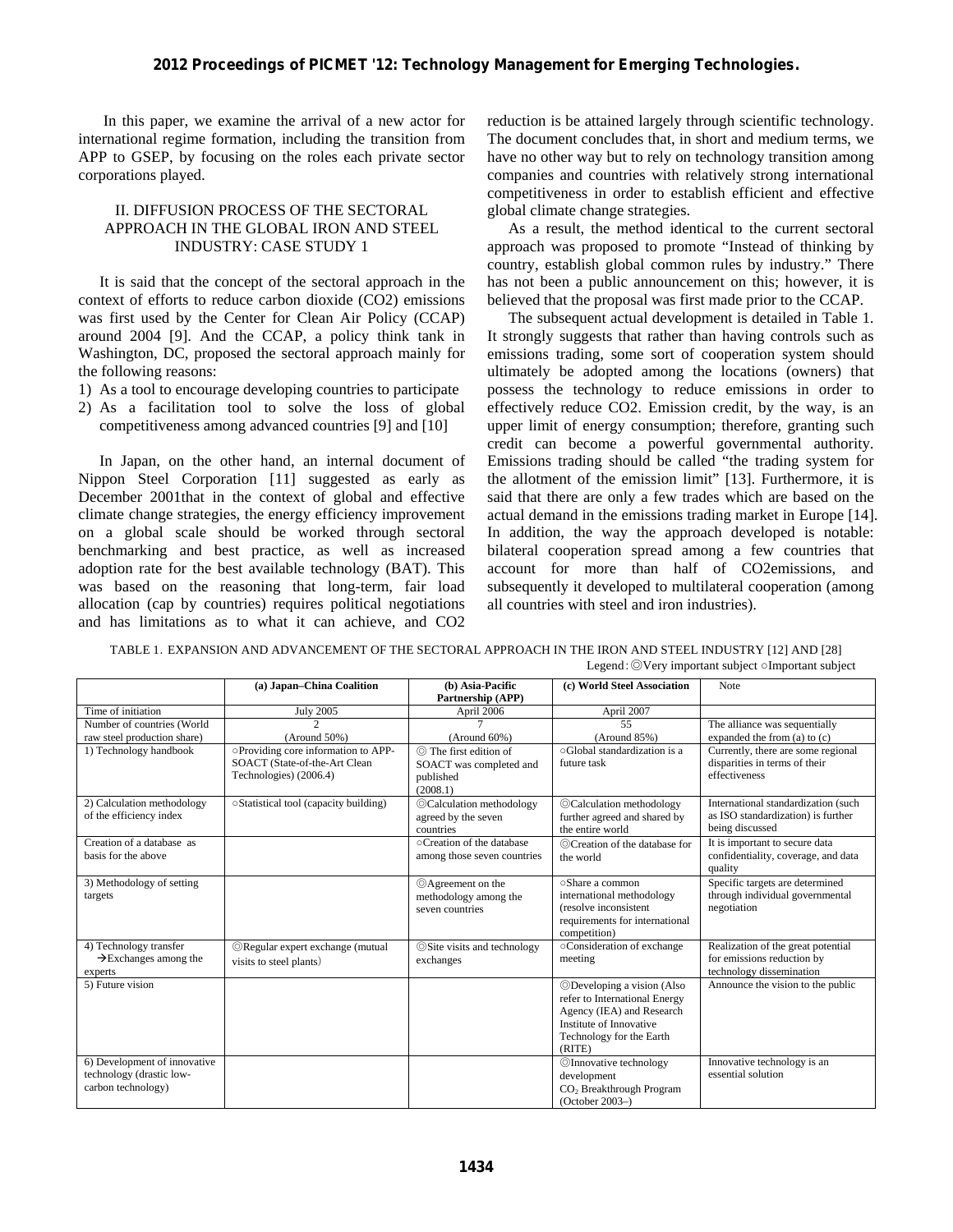# **2012 Proceedings of PICMET '12: Technology Management for Emerging Technologies.**

The negotiation process for the implementation of the sectoral approach in the iron and steel industry is shown as a diagram in Fig. 1. In the traditional international regime theory, the main actors are national governments; companies and NGOs are viewed as equal players who influence the regime and policies by using their technical knowledge and connections to government ministries [15]. The underlying argument is that companies can only act under the domestic laws and regulations by each country [16]; therefore, it was never imagined that specific industries could voluntarily build a global scheme. Yet, the sectoral approach of the global steel and iron industry is proceeding voluntarily under some guidance and intervention by government as described above.

Developing countries are basically still against setting targets by country; they are not expected to accept regime formation in any way that prevents their economic growth. In fact, since June 2009 when the Climate Change Conference to negotiate an international framework for emissions reduction after 2013was held in Bonn [17] until the end of 2011 when the COP17 was held, the nations have barely moved closer to agreement. Although the sectoral approach would certainly promote CO2 reduction through energy efficiency improvement, it is voluntarily used only under unconventional, new international regime formation mechanisms, as far as the steel and iron industry is concerned.

# III. ADVANCEMENT OF THE SECTORAL APPROACH IN THE CEMENT INDUSTRY: CASE STUDY 2

While alliances among a small group of nations expanded to multilateral cooperation in the iron and steel industry, CO2 reduction activity in the cement industry, which similarly releases massive amounts of CO2, was initiated by first establishing the Cement Sustainability Initiative (CSI) at the World Business Council for Sustainable Development (WBCSD) [18]. Initially, the CSI included ten items, such as security, emission reduction, and coordination with

stakeholders— global warming was just one of the issues. Today, the CSI has grown into a large organization with a total of 18 companies—9 of which being core world-class oligopolistic companies—and "communication partners," including cement associations in various countries, the World Bank, and even the United Nations Environment Programme (UNEP) [18]. Although the 18 companies already account over 70 percent of the cement industry (and about 30 percent of world's cement production) without China, participation by Chinese companies will be pursued in the future [19]. Furthermore, 80 percent of the cement in the world is produced by the G8 and BRIC (Brazil, Russia, India, and China) countries, indicating that the industry is very oligopolistic by country as well.

Fig. 2 shows CO2 emissions per ton of cement based on company-level data [18]. It indicates that improvement has been made over the years and there are only a few extremely inefficient plants. While no more significant improvement with current technology can be expected, preventing developing countries from building old-style plants is an important major task in the sectoral approach of the cement industry. What is notable here is that this type of certified data collection using third party (CO2 protocol) in the cement industry was successfully initiated because their sectoral approach was commended by the International Energy Agency (IEA) as a successful example.

The speed of consensus formation is very different in the steel and iron industry; after conducting verification process at two companies, they have just begun collecting data on CO2 emissions. (However, the industry is simultaneously working on the standardization of the basic unit calculation under ISO at present; therefore, their progress on securing transparency is at the same level as the cement industry.) Naturally, developing countries benefit from participating in data collection. However, advanced countries can also gain certain benefits by incorporating the collected data into their management strategies or forecasting their future outlook [19]. There are different benefits for developing countries and

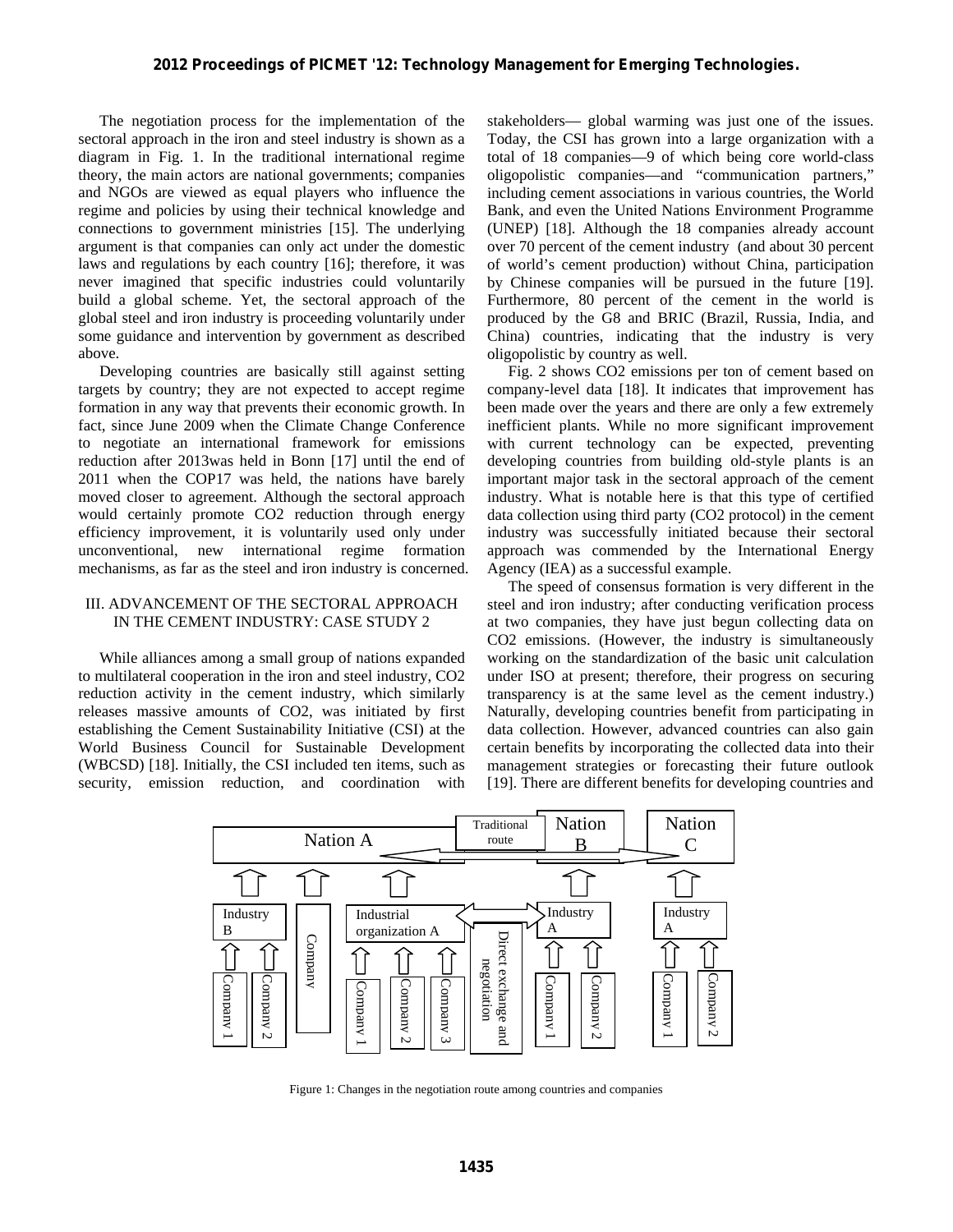

Figure 2: CO2 emissions per ton of cement (company-level data)

advanced countries. In the case of the nine core companies, because their productions were already spread worldwide, they were ready to create a collaboration structure within the industry outside the international framework.

Based on these, we see that the sectoral approach is functioning effectively in the cement industry, as in the iron and steel industry.

# IV. ROLE OF PRIVATE SECTORS IN THE TRANSITION PROCESS FROM THE APP TO THE GSEP: CASE STUDY 3

#### *A. Overview of the APP*

The APP (Asia Pacific Partnership on Clean Development and Climate) is a regional partnership formed in July, 2005 by Japan, Australia, Canada, China, India, South Korea, and the U.S. The APP states that "We aim to work on issues such as energy demand increase, energy security, and climate change. Specifically, we promote various kinds of cooperation through public–private task force divided into eight sectors in order to effectively reduce GHG emissions through development, diffusion, and transfer of clean and efficient technology." In the vision statement, it says, "We consistently strive and contribute based on the Framework Convention on Climate Change. We do not replace but supplement the Kyoto Protocol" [20].

However, significant characteristics of the APP are as follows:

- 1) Meeting APP targets and action plans are voluntary (pledge and review)
- 2) There is no legally binding framework to achieve targets
- 3) It applies a bottom-up approach based on technology
- 4) It sets a "public–private cooperation" scheme in which the government and private sectors always participate together

Needless to say, all of these are the direct opposite of the Kyoto Protocol. If the north wind policy as in the Aesop's Fables *The North Wind and the Sun* is taken, it discourages individual companies to share technologies because they benefit more when other companies lag behind in implementing CO2 reduction measures. Though it does not affect broker actions in emissions trading, it does not contribute to the prevention of global warming. Therefore, the APP prioritized to promote discussions based on individual, concrete technology [21]. In fact, the outcomes of those discussions are reported in their State-of-the-Art Clean Technology Handbook [22].

Unfortunately, the APP does not have a high rate of industry coverage. As seen on Chart 1 [12], the seven APP countries accounts about 60 percent of the crude steel production; however, industries such as the automobile and chemical manufacturing are not included (which is discussed later).

#### *B. Issues upon transitioning from the APP to the GSEP*

As previously mentioned, because the effectiveness of the APP's activities that laid the foundation of the cooperative sectoral approach they have been promoting became wellrecognized in the world, the approach expanded from the seven countries of the Asia-Pacific region to a global initiative, described as "the international partnership for the energy efficiency advancement" at the Clean Energy Ministerial Meeting. And a subsequent meeting held in Washington, DC in September 2010 became the substantive starting point for the steel and iron industry activities under the GSEP. Consisting of six working groups (all chaired by Japan) in industries such as steel and iron, cement, and electricity, it can be called a global initiative of public– private cooperation. Besides Japan and the U.S., 11 countries and organizations—Canada, Denmark, the European Union, Finland, India, France, South Korea, Mexico, Russia, South Africa, and Sweden—have announced their participation, and its operation has also been initiated after a preparation meeting held in Washington, DC in September 2010.

Meanwhile, the current APP itself had some issues such as these:

- 1) Providing technology to a competitor and buying emission credits that seem like a pseudo-subsidy could distort competition.
- 2) The APP was only focused on technology transition and failed to provide policy recommendations.
- 3) It provided a strong impression that the economic incentive for developing countries was smaller than that of the Kyoto mechanism.
- 4) Some developing countries had excessive expectations of the funding mechanism, and there was a misunderstanding that capital investment would be provided at no cost by organizations such as official development assistance (ODA).

Due to the above issues with the APP, some countries and industrial organizations hesitated to participate in the GSEP.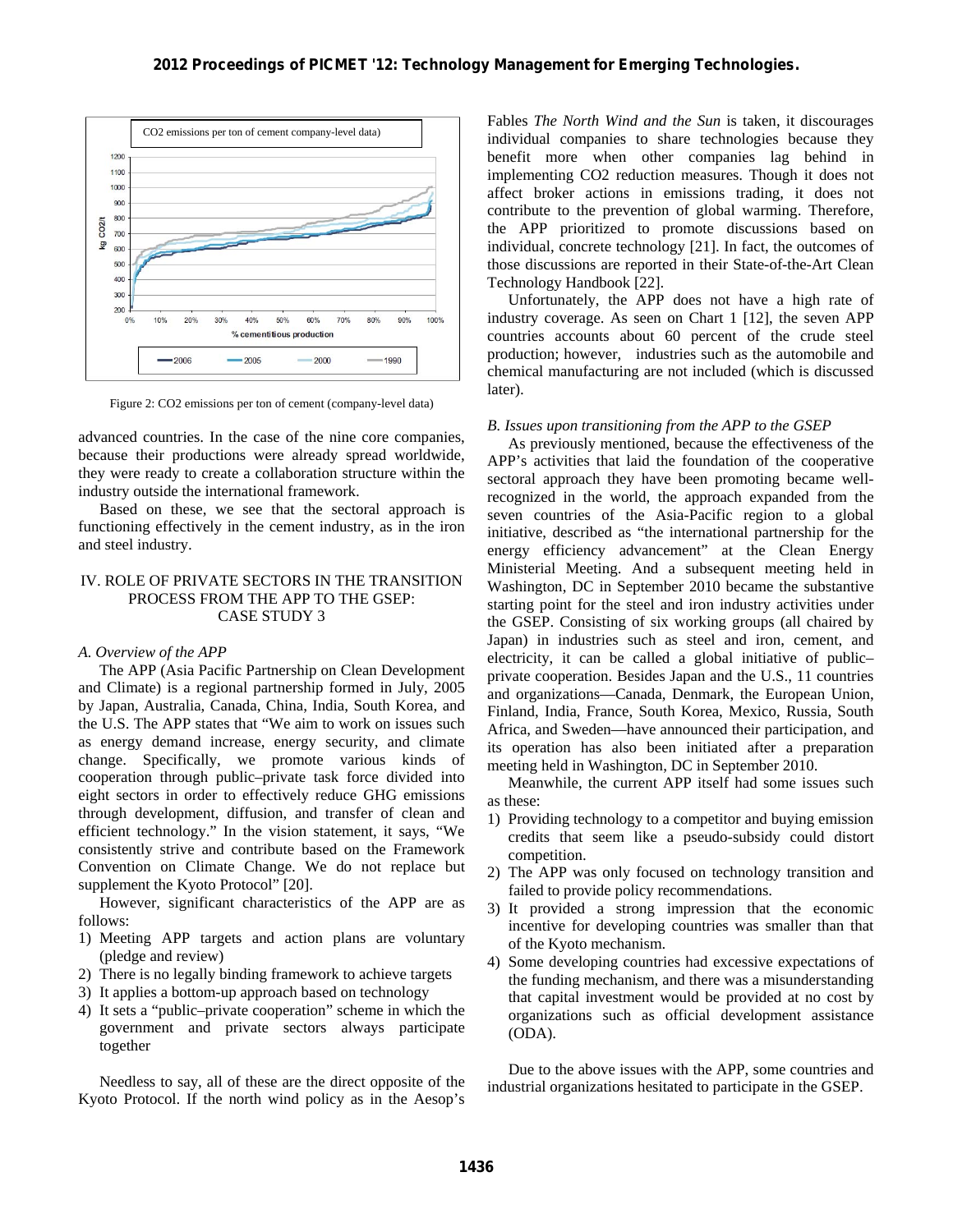# **2012 Proceedings of PICMET '12: Technology Management for Emerging Technologies.**

# *C. Solution to the APP issues and the reality in convincing industries to participate in reduction efforts*

In Japan, in order to convince those who expressed such hesitation, three private industries—cement, electricity, and iron and steel—met on regular basis to discuss emissions issues, summarized the overall direction for the Japan Federation of Economic Organizations focusing on own industries that are considered to have large amounts of CO2 emissions, compiled the public opinions, and proceeded while consulting with the government [23].

Meanwhile, concerns raised outside Japan included the argument presented by the American Iron and Steel Institute that providing technology and then buying subsidy-like emission credits went against the principle of fair competition for companies competing in the market [24]. The institute indicated that they could not be convinced unless the U.S. government strongly encouraged them to participate. In the end, however, the Japan Steel Association asked the Japanese government to request the U.S. government's intervention and finally secured the Institute's agreement to participate [24].

In the European Union, though major steel and iron companies had already joined the APP through their branches in the U.S. locations, the APP further promoted participation from each EU country by introducing their achievements to consultants assigned by the Europe Enterprise Directorate-General [24].

The visualization of these activities is shown in Fig. 3. Industrial organizations from each country come together to form a sectoral platform; they have discussions transcending national borders and reach a certain agreement as a group of locations (owners) with knowledge (technology). Various individual obstacles may emerge during the subsequent negotiation among their respective governments; however, the network of global industrial organizations can be utilized to request an intergovernmental coordination in order to overcome those obstacles. These activities originally came about because individual companies were already globalized and they did not wish to be affected by initiatives of one regional government.



Figure 3: Role of the sectored platform for international regime formation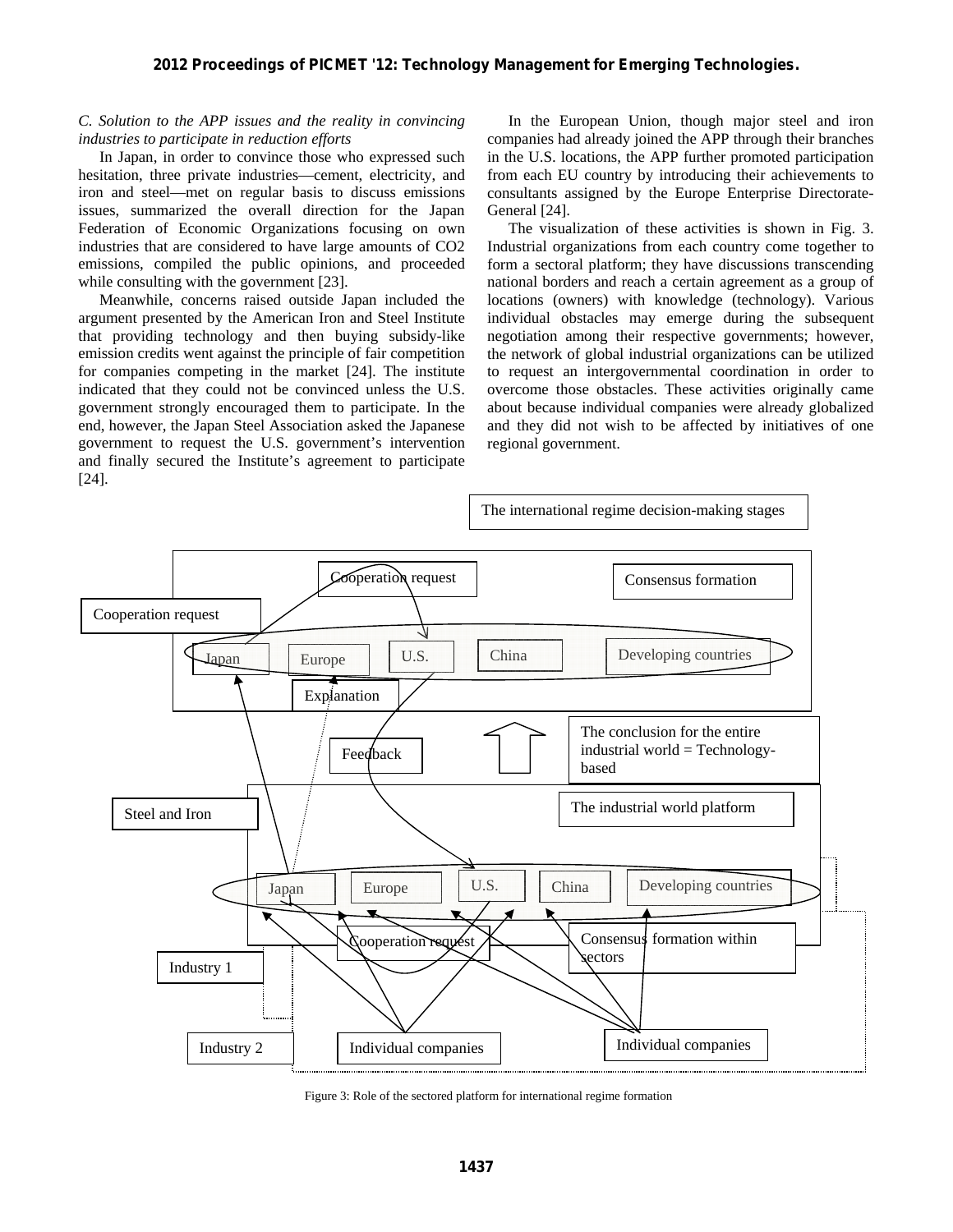# *D. Difference between the iron and steel industry and the cement industry*

In the case of the iron and steel industry, participation recruitment for the GSEP proceeded as shown in the Fig. 3. In the case of the cement industry (Fig. 4), however, there was a strong consensus within the CSI to shift the entire cement sector from the APP to the GSEP all at once, just as when they transitioned to the sectoral approach. The process was led by private sectors that facilitated consensus-building among participating governments through the Japanese government who chaired the GSEP [25].

#### V. CONCLUSION

We found out that, in the process of international regime formation for emission control, transnational cooperation that also takes public-private cooperation within own country

into consideration exists among governments as well as among private sectors. And their efforts, especially by private sectors, are vigorously utilized by the international regime. We had suggested in our previous report [6] that "We may find a clue to the solution by thinking the entirely opposite of the conventional way, based on that the globalization of companies that drive a new international governance will require alteration and improvement of the domestic system and a change in the international strategy in each country." It proved that such solution can actually happen during real international negotiations.

Based on that efforts among the locations (owners) with knowledge (technology) become prerequisite for the future international agreements, it strongly impresses the emergence of a player completely different from actors in conventional global governance.



Figure 4: Role of the sectored platform for international regime formation in the cement industry